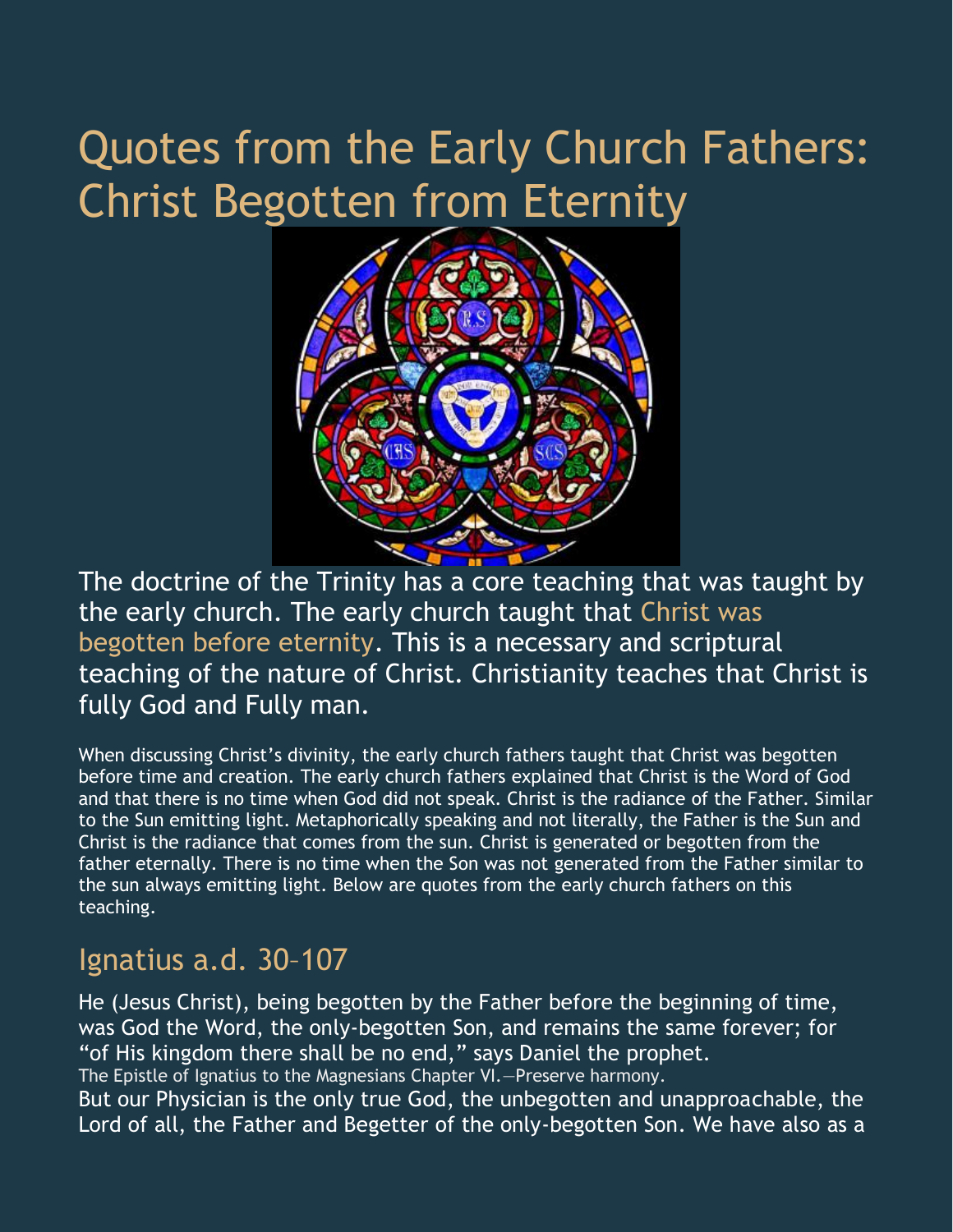Physician the Lord our God, Jesus the Christ, the only begotten Son and Word, before time began, but who afterwards became also man, of Mary the virgin. For "the Word was made flesh." Being incorporeal, He was in the body; being impassible, He was in a passible body; being immortal, He was in a mortal body; being life, He became subject to corruption, that He might free our souls from death and corruption, and heal them, and might restore them to health, when they were diseased with ungodliness and wicked lusts. Epistles to the Ephesians Chapter VII.—Beware of false teachers

#### Justin Martyr a.d. 110–165

"I shall give you another testimony, my friends," said I, "from the Scriptures, that God begat before all creatures a Beginning, [who was] a certain rational power [proceeding] from Himself, who is called by the Holy Spirit, now the Glory of the Lord, now the Son, again Wisdom, again an Angel, then God, and then Lord and Logos; and on another occasion He calls Himself Captain, when He appeared in human form to Joshua the son of Nave (Nun). For He can be called by all those names, since He ministers to the Father's will, and since He was begotten of the Father by an act of will; just as we see happening among ourselves: for when we give out some word, we beget the word; yet not by abscission, so as to lessen the word [which remains] in us, when we give it out: and just as we see also happening in the case of a fire, which is not lessened when it has kindled [another], but remains the same; and that which has been kindled by it likewise appears to exist by itself, not diminishing that from which it was kindled.

The Word of Wisdom, who is Himself this God begotten of the Father of all things, and Word, and Wisdom, and Power, and the Glory of the Begetter, will bear evidence to me, when He speaks by Solomon the following: 'If I shall declare to you what happens daily, I shall call to mind events from everlasting, and review them. The Lord made me the beginning of His ways for His works. From everlasting He established me in the beginning, before He had made the earth, and before He had made the deeps, before the springs of the waters had issued forth, before the mountains had been established. Before all the hills He begets me. God made the country, and the desert, and the highest inhabited places under the sky. When He made ready the heavens, I was along with Him, and when He set up His throne on the winds: when He made the high clouds strong, and the springs of the deep safe, when He made the foundations of the earth, I was with Him arranging. I was that in which He rejoiced; daily and at all times I delighted in His countenance, because He delighted in the finishing of the habitable world, and delighted in the sons of men.

Dialogue of Justin, Philosopher and Martyr, with Trypho, a Jew Chapter LXI—Wisdom is begotten of the Father, as fire from fire.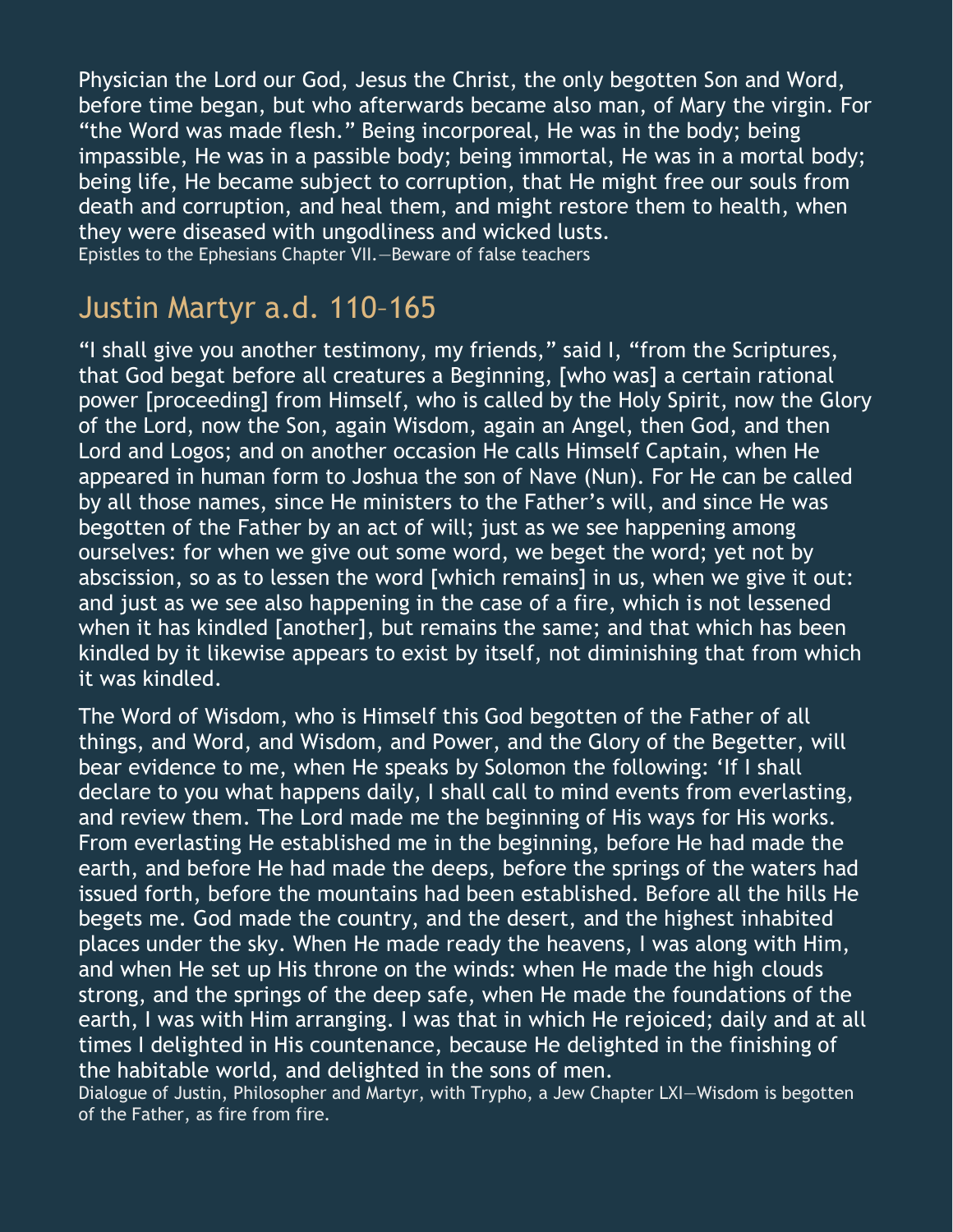## Theophilus of Antioch a.d. 115–168–181

You will say, then, to me: "You said that God ought not to be contained in a place, and how do you now say that He walked in Paradise?" Hear what I say. The God and Father, indeed, of all cannot be contained, and is not found in a place, for there is no place of His rest; but His Word, through whom He made all things, being His power and His wisdom, assuming the person of the Father and Lord of all, went to the garden in the person of God, and conversed with Adam. For the divine writing itself teaches us that Adam said that he had heard the voice. But what else is this voice but the Word of God, who is also His Son? Not as the poets and writers of myths talk of the sons of gods begotten from intercourse [with women], but as truth expounds, the Word, that always exists, residing within the heart of God. For before anything came into being He had Him as a counsellor, being His own mind and thought.

But when God wished to make all that He determined on, He begot this Word, uttered, the first-born of all creation, not Himself being emptied of the Word [Reason], but having begotten Reason, and always conversing with His Reason. And hence the holy writings teach us, and all the spirit-bearing [inspired] men, one of whom, John, says, "In the beginning was the Word, and the Word was with God," showing that at first God was alone, and the Word in Him. Then he says, "The Word was God; all things came into existence through Him; and apart from Him not one thing came into existence." The Word, then, being God, and being naturally produced from God, whenever the Father of the universe wills, He sends Him to any place; and He, coming, is both heard and seen, being sent by Him, and is found in a place.

Theophilus to Autolycus. Book II. Chapter XXII.—Why God is Said to Have Walked.

## Origen a.d. 185–230–254

For we do not say, as the heretics suppose, that some part of the substance of God was converted into the Son, or that the Son was procreated by the Father out of things non-existent, i.e., beyond His own substance, so that there once was a time when He did not exist; but, putting away all corporeal conceptions, we say that the Word and Wisdom was begotten out of the invisible and incorporeal without any corporeal feeling, as if it were an act of the will proceeding from the understanding. Nor, seeing He is called the Son of (His) love, will it appear absurd if in this way He be called the Son of (His) will. Nay, John also indicates that "God is Light," and Paul also declares that the Son is the splendour of everlasting light. As light, accordingly, could never exist without splendour, so neither can the Son be understood to exist without the Father; for He is called the "express image of His person," and the Word and Wisdom.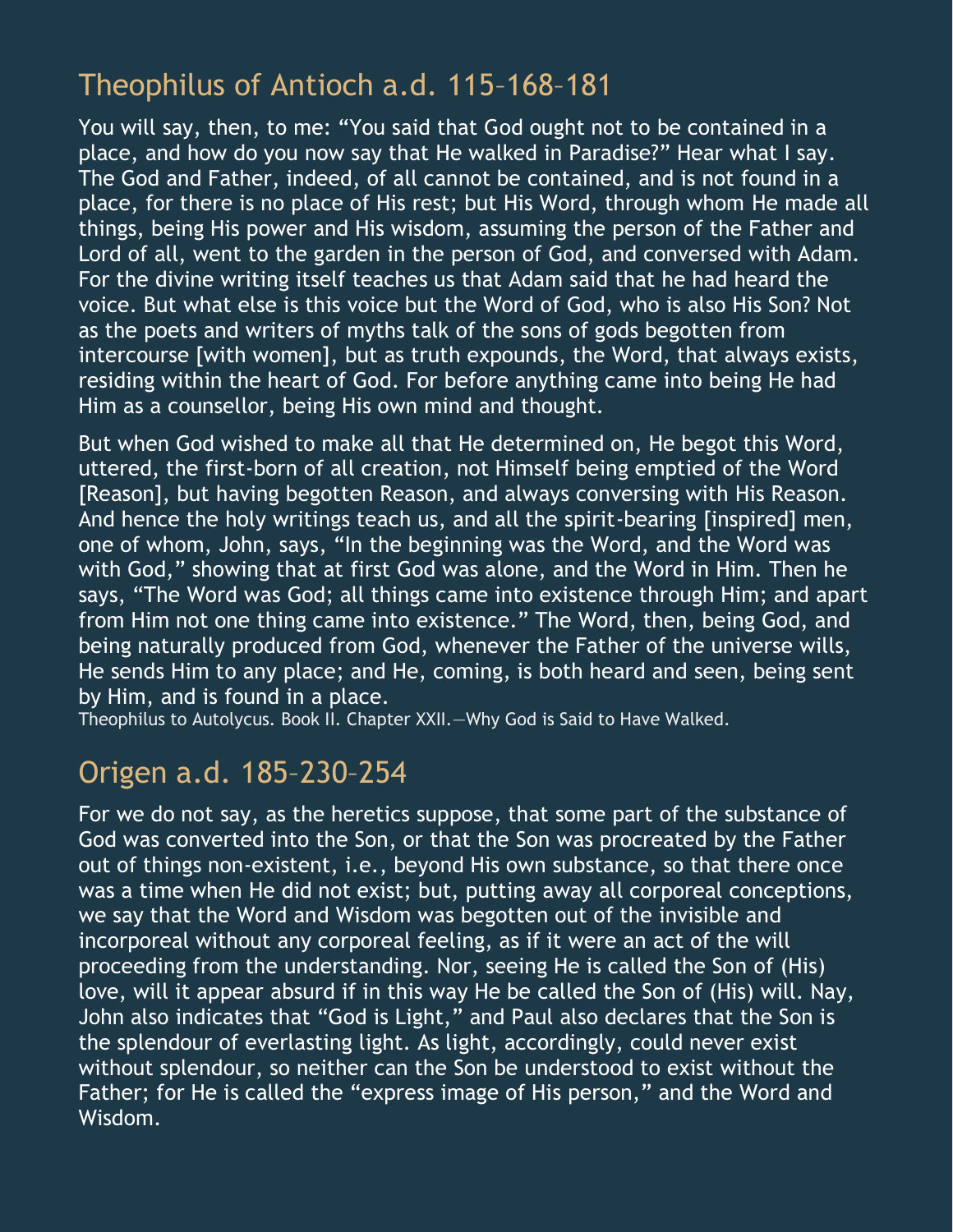How, then, can it be asserted that there once was a time when He was not the Son? For that is nothing else than to say that there was once a time when He was not the Truth, nor the Wisdom, nor the Life, although in all these He is judged to be the perfect essence of God the Father; for these things cannot be severed from Him, or even be separated from His essence. And although these qualities are said to be many in understanding, yet in their nature and essence they are one, and in them is the fulness of divinity. Now this expression which we employ—"that there never was a time when He did not exist"—is to be understood with an allowance. For these very words "when" or "never" have a meaning that relates to time, whereas the statements made regarding Father, Son, and Holy Spirit are to be understood as transcending all time, all ages, and all eternity. For it is the Trinity alone which exceeds the comprehension not only of temporal but even of eternal intelligence; while other things which are not included in it are to be measured by times and ages. This Son of God, then, in respect of the Word being God, which was in the beginning with God, no one will logically supposed to be contained in any place; nor yet in respect of His being "Wisdom," or "Truth," or the "Life," or "Righteousness," or "Sanctification," or "Redemption:" for all these properties do not require space to be able to act or to operate, but each one of them is to be understood as meaning those individuals who participate in His virtue and working. Origen De Principiis. Book IV Chapter I. - On the Inspiration of Holy Scripture, and How the Same is to be Read and Understood, and What is the Reason of the Uncertainty in it; and of the Impossibility or Irrationality of Certain Things in it, Taken According to the Letter Summary (of Doctrine) Regarding the Father, the Son, and the Holy Spirit, and the Other Topics Discussed in the Preceding Pages

### Dionysius, Bishop of Alexandria a.d. 200–265

(From the First Book.)

1. There certainly was not a time when God was not the Father.

2. Neither, indeed, as though He had not brought forth these things, did God afterwards beget the Son, but because the Son has existence not from Himself, but from the Father.

(And after a few words he says of the Son Himself: $-$ )

3. Being the brightness of the eternal Light, He Himself also is absolutely eternal. For since light is always in existence, it is manifest that its brightness also exists, because light is perceived to exist from the fact that it shines, and it is impossible that light should not shine. And let us once more come to illustrations. If the sun exists, there is also day; if nothing of this be manifest, it is impossible that the sun should be there. If then the sun were eternal, the day would never end; but now, for such is not really the state of the case, the day begins with the beginning of the sun, and ends with its ending. But God is the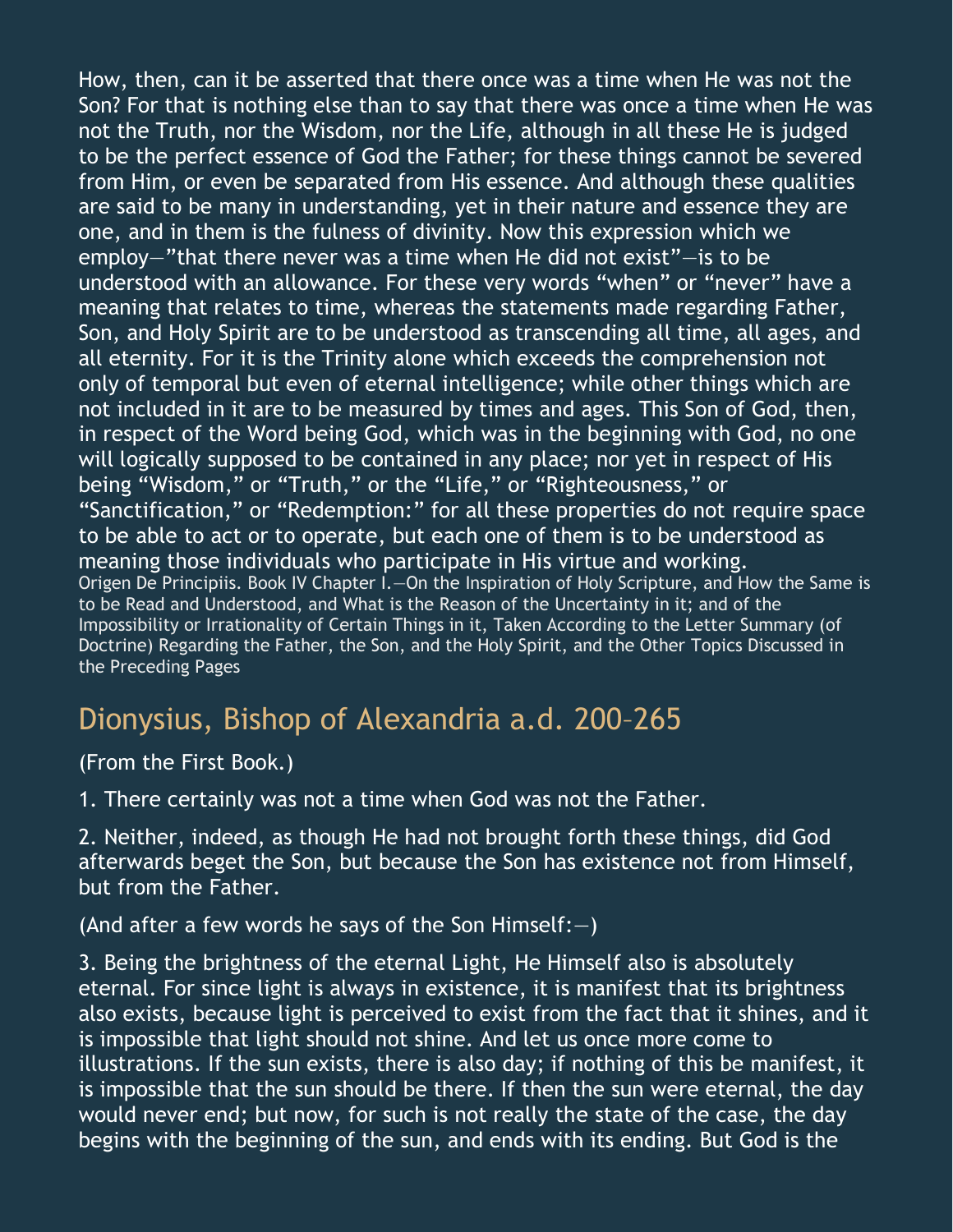eternal Light, which has neither had a beginning, nor shall ever fail. Therefore the eternal brightness shines forth before Him, and co-exists with Him, in that, existing without a beginning, and always begotten, He always shines before Him; and He is that Wisdom which says, "I was that wherein He delighted, and I was daily His delight before His face at all times."

(And a little after he thus pursues his discourse from the same point: $-$ )

4. Since, therefore, the Father is eternal, the Son also is eternal, Light of Light. For where there is the begetter, there is also the offspring. And if there is no offspring, how and of what can He be the begetter? But both are, and always are. Since, then, God is the Light, Christ is the Brightness. And since He is a Spirit—for says He, "God is a Spirit" —fittingly again is Christ called Breath; for "He," saith He, "is the breath of God's power." (And again he says: $-$ )

5. Moreover, the Son alone, always co-existing with the Father, and filled with Him who is, Himself also is, since He is of the Father. The Works of Dionysius. Extant Fragments. Part I.—Containing Various Sections of the Works. IV.—Epistle to Dionysius Bishop of Rome.

## Athanasius a.d. 298–373

As we said above, so now we repeat, that the divine generation must not be compared to the nature of men, nor the Son considered to be part of God, nor the generation to imply any passion whatever; God is not as man; for men beget passibly, having a transitive nature, which waits for periods by reason of its weakness. But with God this cannot be; for He is not composed of parts, but being impassible and simple, He is impassibly and indivisibly Father of the Son.

This again is strongly evidenced and proved by divine Scripture. For the Word of God is His Son, and the Son is the Father's Word and Wisdom; and Word and Wisdom is neither creature nor part of Him whose Word He is, nor an offspring passibly begotten. Uniting then the two titles, Scripture speaks of 'Son,' in order to herald the natural and true offspring of His essence; and, on the other hand, that none may think of the Offspring humanly, while signifying His essence, it also calls Him Word, Wisdom, and Radiance; to teach us that the generation was impassible, and eternal, and worthy of God. What affection then, or what part of the Father is the Word and the Wisdom and the Radiance? So much may be impressed even on these men of folly; for as they asked women concerning God's Son, so let them inquire of men concerning the Word, and they will find that the word which they put forth is neither an affection of them nor a part of their mind.

But if such be the word of men, who are passible and partitive, why speculate they about passions and parts in the instance of the immaterial and indivisible God, that under pretence of reverence they may deny the true and natural